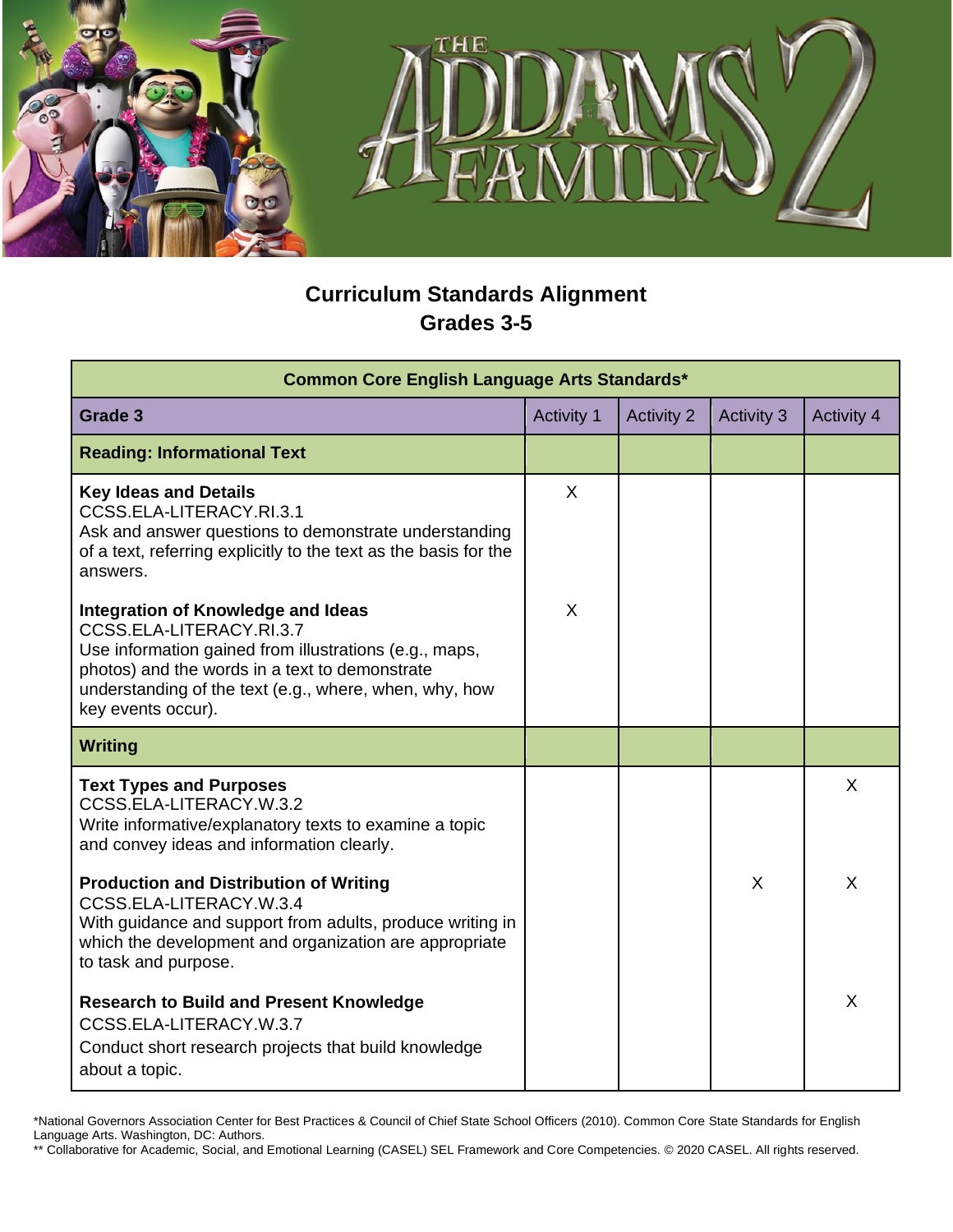| <b>Speaking &amp; Listening</b>                                                                                                                                                                                                                                                                   |   |   |   |
|---------------------------------------------------------------------------------------------------------------------------------------------------------------------------------------------------------------------------------------------------------------------------------------------------|---|---|---|
| <b>Comprehension and Collaboration</b><br>CCSS.ELA-LITERACY.SL.3.1<br>Engage effectively in a range of collaborative discussions<br>(one-on-one, in groups, and teacher-led) with diverse<br>partners on grade 3 topics and texts, building on others'<br>ideas and expressing their own clearly. |   |   | X |
| Language                                                                                                                                                                                                                                                                                          |   |   |   |
| <b>Conventions of Standard English</b><br>CCSS.ELA-LITERACY.L.3.1<br>Demonstrate command of the conventions of standard<br>English grammar and usage when writing or speaking.                                                                                                                    | X | X | X |
| <b>Knowledge of Language</b><br>CCSS.ELA-LITERACY.L.3.3<br>Use knowledge of language and its conventions when<br>writing, speaking, reading, or listening.                                                                                                                                        | X | X | X |
| <b>Vocabulary Acquisition and Use</b><br>CCSS.ELA-LITERACY.L.3.5.B<br>Identify real-life connections between words and their<br>use.                                                                                                                                                              |   | X |   |

| Grade 4                                                                                                                                                                                                                                                                                                                                             | <b>Activity 1</b> | <b>Activity 2</b> | <b>Activity 3</b> | <b>Activity 4</b> |
|-----------------------------------------------------------------------------------------------------------------------------------------------------------------------------------------------------------------------------------------------------------------------------------------------------------------------------------------------------|-------------------|-------------------|-------------------|-------------------|
| <b>Reading: Informational Text</b>                                                                                                                                                                                                                                                                                                                  |                   |                   |                   |                   |
| <b>Key Ideas and Details</b><br>CCSS.ELA-LITERACY.RI.4.1<br>Refer to details and examples in a text when explaining<br>what the text says explicitly and when drawing inferences<br>from the text.                                                                                                                                                  | X                 |                   |                   |                   |
| Integration of Knowledge and Ideas<br>CCSS.ELA-LITERACY.RI.4.7<br>Interpret information presented visually, orally, or<br>quantitatively (e.g., in charts, graphs, diagrams,<br>timelines, animations, or interactive elements on Web<br>pages) and explain how the information contributes to an<br>understanding of the text in which it appears. | X                 |                   |                   |                   |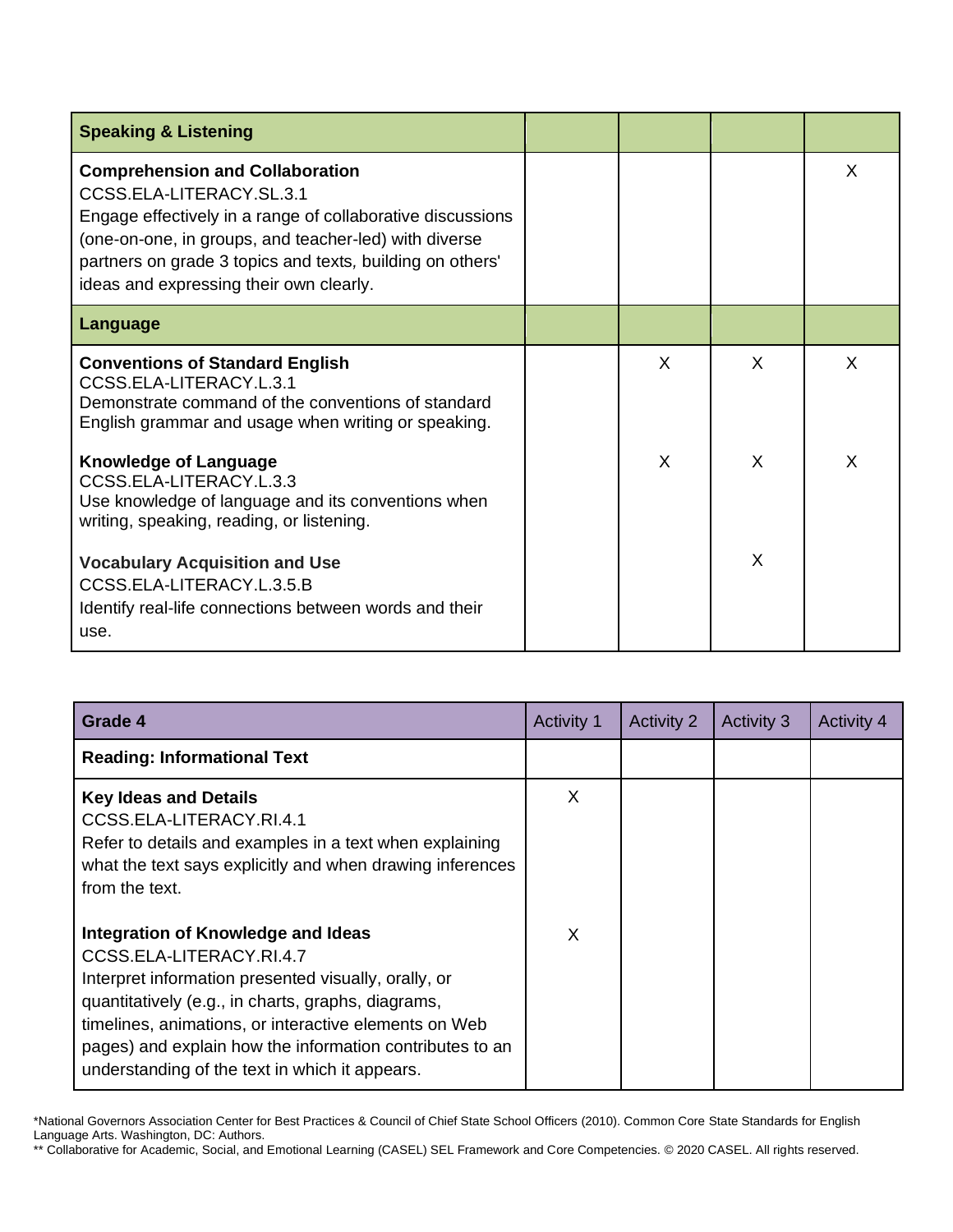| <b>Writing</b>                                                                                                                                                                                                                                                                                    |   |   |         |
|---------------------------------------------------------------------------------------------------------------------------------------------------------------------------------------------------------------------------------------------------------------------------------------------------|---|---|---------|
| <b>Text Types and Purposes</b><br>CCSS.ELA-LITERACY.W.4.2<br>Write informative/explanatory texts to examine a topic<br>and convey ideas and information clearly.                                                                                                                                  |   |   | X       |
| CCSS.ELA-LITERACY.W.4.2.D<br>Use precise language and domain-specific vocabulary to<br>inform about or explain the topic.                                                                                                                                                                         |   | X | $\sf X$ |
| <b>Production and Distribution of Writing</b><br>CCSS.ELA-LITERACY.W.4.4<br>Produce clear and coherent writing in which the<br>development and organization are appropriate to task,<br>purpose, and audience.                                                                                    |   | X | $\sf X$ |
| <b>Research to Build and Present Knowledge</b><br>CCSS.ELA-LITERACY.W.4.7<br>Conduct short research projects that build knowledge<br>through investigation of different aspects of a topic.                                                                                                       |   |   | $\sf X$ |
| <b>Speaking &amp; Listening</b>                                                                                                                                                                                                                                                                   |   |   |         |
| <b>Comprehension and Collaboration</b><br>CCSS.ELA-LITERACY.SL.4.1<br>Engage effectively in a range of collaborative discussions<br>(one-on-one, in groups, and teacher-led) with diverse<br>partners on grade 4 topics and texts, building on others'<br>ideas and expressing their own clearly. |   |   | X       |
| <b>Language</b>                                                                                                                                                                                                                                                                                   |   |   |         |
| <b>Conventions of Standard English</b><br>CCSS.ELA-LITERACY.L.4.1<br>Demonstrate command of the conventions of standard<br>English grammar and usage when writing or speaking.                                                                                                                    | X | X | X       |
| <b>Knowledge of Language</b><br>CCSS.ELA-LITERACY.L.4.3<br>Use knowledge of language and its conventions when<br>writing, speaking, reading, or listening.                                                                                                                                        | X | X | X       |
| <b>Vocabulary Acquisition and Use</b><br>CCSS.ELA-LITERACY.L.4.5<br>Demonstrate understanding of figurative language, word<br>relationships, and nuances in word meanings.                                                                                                                        |   | X |         |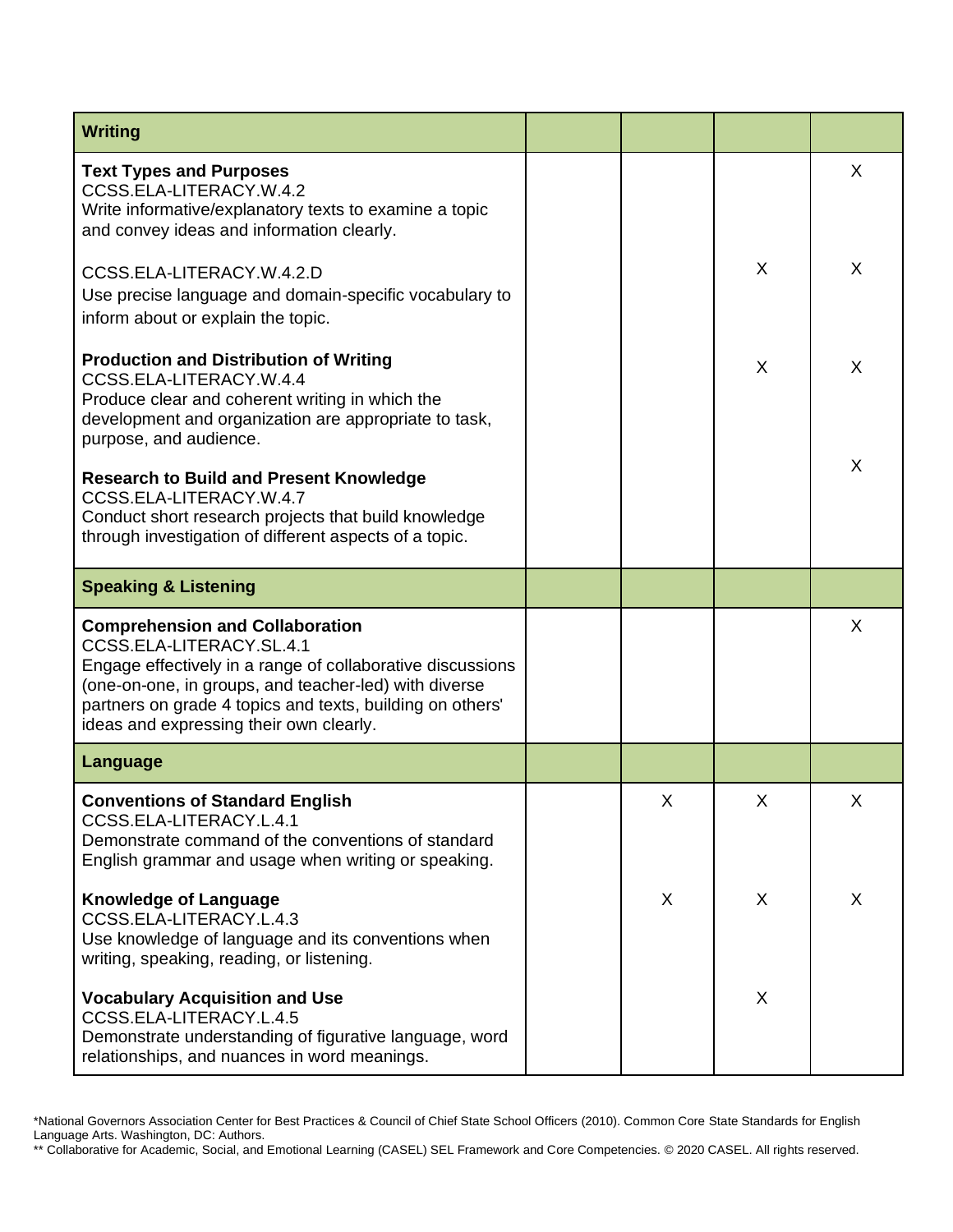| Grade 5                                                                                                                                                                                                                                                                                              | <b>Activity 1</b> | <b>Activity 2</b> | <b>Activity 3</b> | <b>Activity 4</b> |
|------------------------------------------------------------------------------------------------------------------------------------------------------------------------------------------------------------------------------------------------------------------------------------------------------|-------------------|-------------------|-------------------|-------------------|
| <b>Reading Informational Text</b>                                                                                                                                                                                                                                                                    |                   |                   |                   |                   |
| <b>Key Ideas &amp; Details</b><br>CCSS.ELA-LITERACY.RI.5.2<br>Determine two or more main ideas of a text and explain<br>how they are supported by key details; summarize the<br>text.                                                                                                                | X                 |                   |                   |                   |
| <b>Craft and Structure</b><br>CCSS.ELA-LITERACY.RI.5.4<br>Determine the meaning of general academic and<br>domain-specific words and phrases in a text relevant to<br>a grade 5 topic or subject area.                                                                                               | X                 |                   |                   |                   |
| <b>Writing</b>                                                                                                                                                                                                                                                                                       |                   |                   |                   |                   |
| <b>Text Types and Purposes</b><br>CCSS.ELA-LITERACY.W.5.2<br>Write informative/explanatory texts to examine a topic<br>and convey ideas and information clearly.                                                                                                                                     |                   |                   |                   | X                 |
| <b>Production and Distribution of Writing</b><br>CCSS.ELA-LITERACY.W.5.4<br>Produce clear and coherent writing in which the<br>development and organization are appropriate to task,<br>purpose, and audience.                                                                                       |                   |                   | X                 | X                 |
| <b>Speaking &amp; Listening</b>                                                                                                                                                                                                                                                                      |                   |                   |                   |                   |
| <b>Comprehension and Collaboration</b><br>CCSS.ELA-LITERACY.SL.5.1<br>Engage effectively in a range of collaborative<br>discussions (one-on-one, in groups, and teacher-led)<br>with diverse partners on grade 5 topics and texts,<br>building on others' ideas and expressing their own<br>clearly. |                   |                   |                   | X                 |
| <b>Language</b>                                                                                                                                                                                                                                                                                      |                   |                   |                   |                   |
| <b>Conventions of Standard English</b><br>CCSS.ELA-LITERACY.L.5.1<br>Demonstrate command of the conventions of standard<br>English grammar and usage when writing or speaking.                                                                                                                       |                   | X                 | X                 | X                 |
| <b>Knowledge of Language</b><br>CCSS.ELA-LITERACY.L.5.3<br>Use knowledge of language and its conventions when                                                                                                                                                                                        |                   | X                 | X                 | X                 |